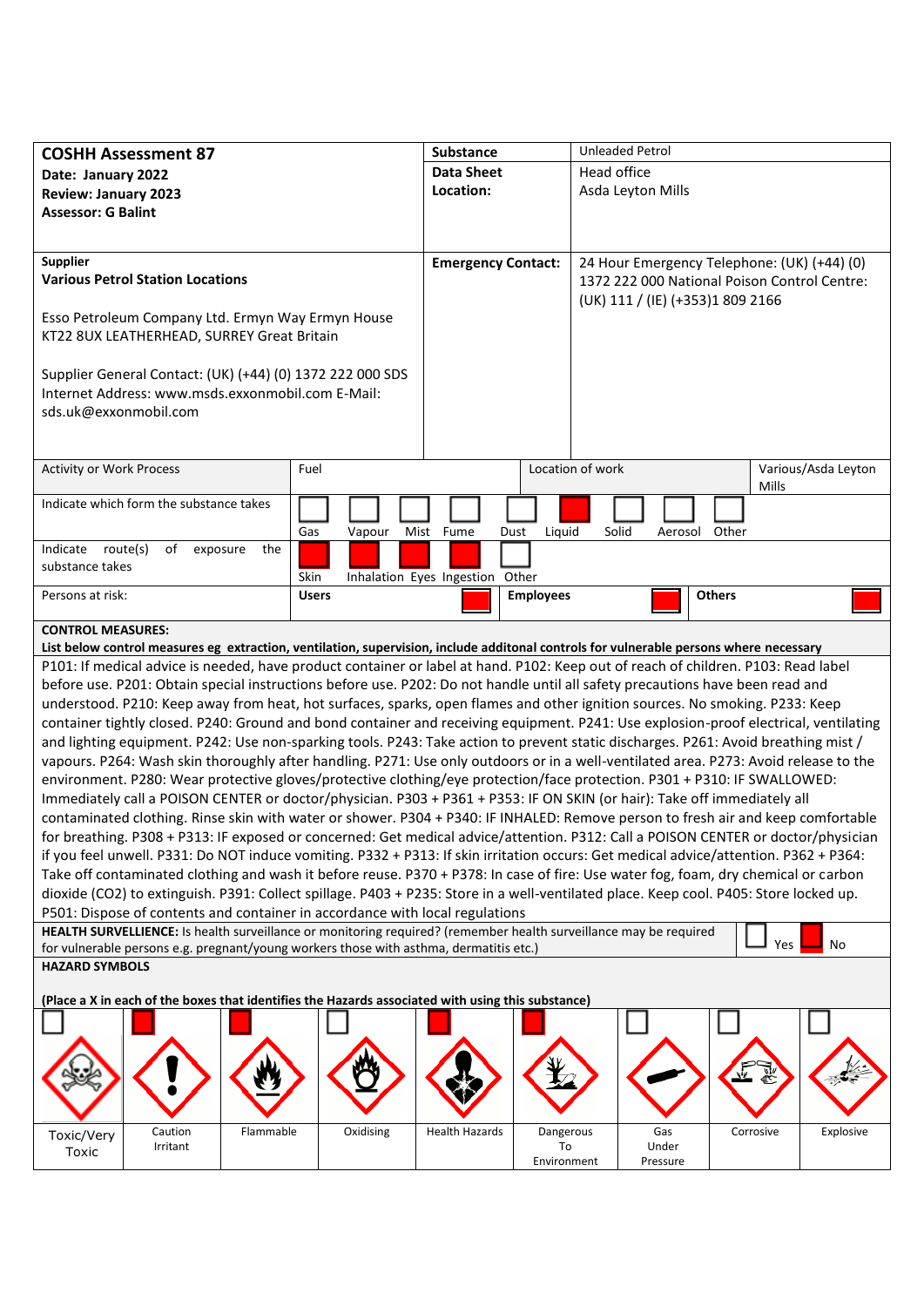## **HEALTH HAZARDS**

H224: Extremely flammable liquid and vapour. H304: May be fatal if swallowed and enters airways. H315: Causes skin irritation. H336: May cause drowsiness or dizziness. H340: May cause genetic defects. H350: May cause cancer. H361: Suspected of damaging the unborn child. H411: Toxic to aquatic life with long lasting effects

### **PERSONAL PROTECTIVE EQUIPMENT**

| (Place a X in each of the boxes for mandatory PPE/RPE) |  |
|--------------------------------------------------------|--|
|--------------------------------------------------------|--|

| $\frac{1}{2}$ . we can construct the second contract of $\frac{1}{2}$ . $\frac{1}{2}$ . $\frac{1}{2}$ . |             |       |                |              |          |        |
|---------------------------------------------------------------------------------------------------------|-------------|-------|----------------|--------------|----------|--------|
|                                                                                                         |             |       |                |              |          |        |
|                                                                                                         | <b>GEED</b> |       |                |              |          |        |
| Dust mask                                                                                               | Respirator  | Visor | Eye Protection | <b>Boots</b> | Overalls | Gloves |

| Eye contact  | Rinse immediately with plenty of water. Remove any contact lenses and open eyelids wide<br>apart. Continue to rinse. Get medical attention immediately.                                                                                                                                                                                                                                                                                                                                                                                                    |
|--------------|------------------------------------------------------------------------------------------------------------------------------------------------------------------------------------------------------------------------------------------------------------------------------------------------------------------------------------------------------------------------------------------------------------------------------------------------------------------------------------------------------------------------------------------------------------|
| Skin contact | Wash contact areas with soap and water. Remove contaminated clothing. Launder contaminated<br>clothing before reuse. If product is injected into or under the skin, or into any part of the body,<br>regardless of the appearance of the wound or its size, the individual should be evaluated<br>immediately by a physician as a surgical emergency. Even though initial symptoms from high<br>pressure injection may be minimal or absent, early surgical treatment within the first few hours<br>may significantly reduce the ultimate extent of injury |
| Inhalation   | Immediately remove from further exposure. Get immediate medical assistance. For those<br>providing assistance, avoid exposure to yourself or others. Use adequate respiratory protection.<br>Give supplemental oxygen, if available. If breathing has stopped, assist ventilation with a<br>mechanical device                                                                                                                                                                                                                                              |
| Ingestion    | Seek immediate medical attention. Do not induce vomiting.                                                                                                                                                                                                                                                                                                                                                                                                                                                                                                  |

| CO <sub>2</sub> | Water FOG ONLY | Foam | Powder | Fire Blanket |
|-----------------|----------------|------|--------|--------------|

# **DO NOT USE STRAIGHT STREAMS OF WATER**